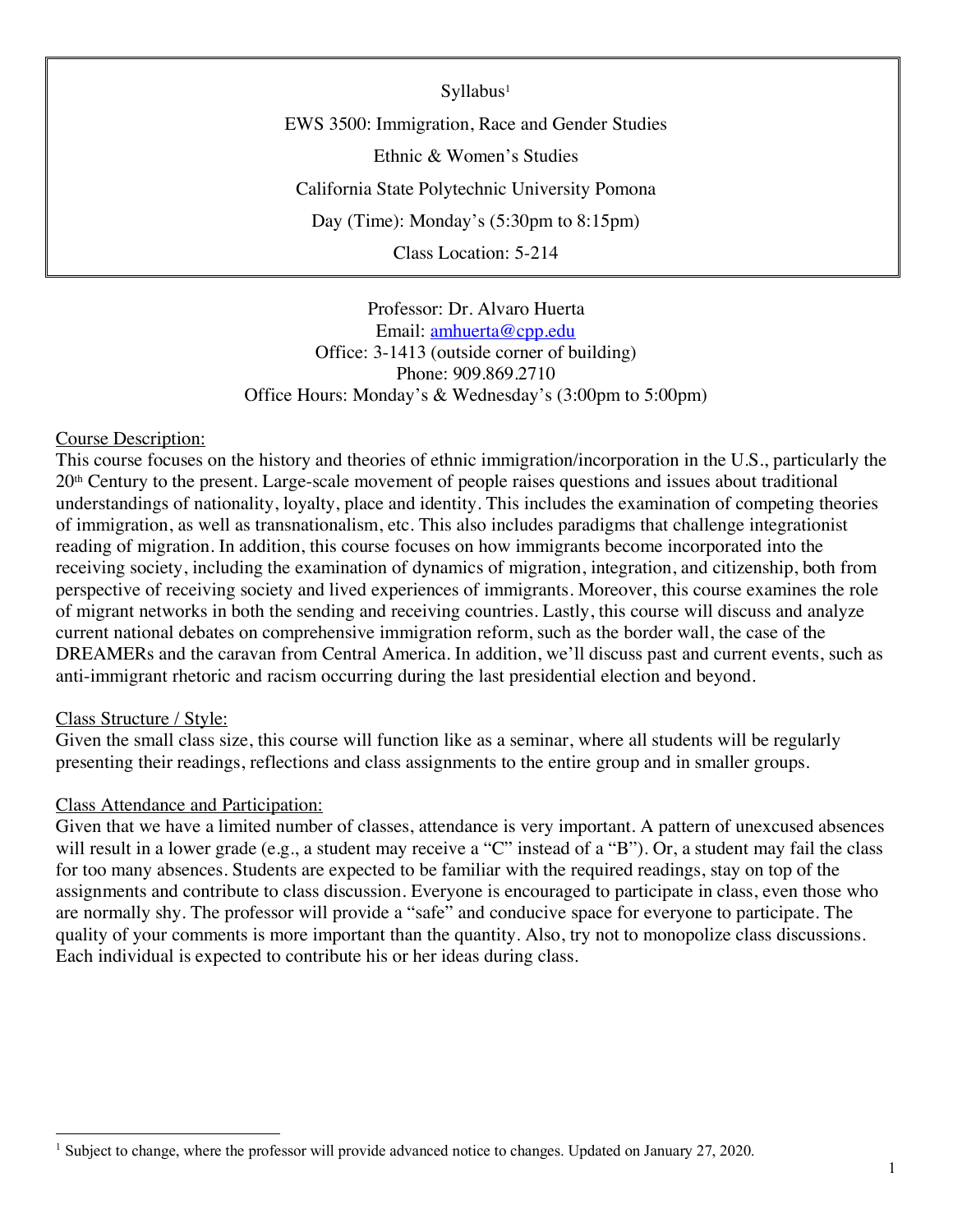## Policies on Absences, Late Assignments, Tardiness and Misconduct:

For every absence (with the exception of documented medical/family emergencies<sup>2</sup>), there will be a 5-point deduction, starting with participation points. Work is not a legitimate excuse.<sup>3</sup> (Being late  $3X = 1$  absence.) Missing two or more classes will also have a negative impact on grade.

For late reflection papers, there's a .5-point deduction per day. For other assignments, there's a 2-point deduction per day. Regarding the research papers, late papers are not accepted, unless you have a documented medical/family emergency.

## Communications:

When absent or if something unexpectedly arises which interferes with the course, the student should email the professor. Overall, good practice.

## "No In-class Computer" Policy

Unless informed/approved by the professor, computers are not allowed in the classroom for taking notes, etc. A simple notebook paper and pen/pencil for taking class notes will suffice. *Also, students shouldn't text, chat or answer phones during class. No Facebook, etc. Moreover, students shouldn't be working on other classers during class sessions.* Put phones on silent/vibrate mode and exit class to answer phones, in case of emergency.

## Academic Integrity & Dishonesty:

Cheating and plagiarism (i.e., the copying of or use of other people's work and submitting it as your own without proper citation) will result in negative consequences for the student. See Cal Poly's Judicial Affairs Office policy: http://www.cpp.edu/~studentconduct/. For further information on cheating / plagiarism and how to appropriately cite sources go to: http://owl.english.purdue.edu/owl/resource/589/01/.

## Respect:

This course is an academic safe space designed for everyone to explore complex and, sometimes, sensitive issues related to class topics. Thus, racist, sexist, classist and homophobic language or related behavior will not be tolerated. Students exhibiting this type of behavior will be asked to leave class and meet with the professor and/or CPP staff/administration. Moreover, students must conduct themselves according to university policies. At no time, for example, should any student become verbally or physically abusive towards fellow students and professor and vice versa. This type of behavior will result in a lower-grade for the student, in addition to other negative consequences, as outlined under the university's student conduct policies for said behavior.

# Disability Accommodation:

Students with disabilities who need modifications, special assistance or accommodations should promptly direct their request to the professor. You may also contact a staff member at the Disability Resource Center (DRC), who can directly address the matter with professor. The DRC is located in building 9, Room 103, (909) 869-3333, (909) 869-3271 (TTD/TTY): http://www.cpp.edu/~drc/index.shtml

# Reflection Papers:

Students will write reflection papers throughout the semester based on selected readings. Reflections should be typed. (One page and double spaced.) What's the author's main point or points? How does she or he support point or points? What do you think? Agree? Disagree? Unlike the research paper, they should be informal. I'm not looking for right or wrong answers. Part of assignment is to ensure that students read assigned articles so that they can discuss them in classroom, etc. The other part is for students to express their viewpoints as critical thinkers on an array of topics.

<sup>&</sup>lt;sup>2</sup> Contact the professor directly, regarding any medical/family emergencies. Proof is required. Special circumstances will be handled on an individual basis.

<sup>&</sup>lt;sup>3</sup> For exceptions, contact the professor. Once again, proof is required.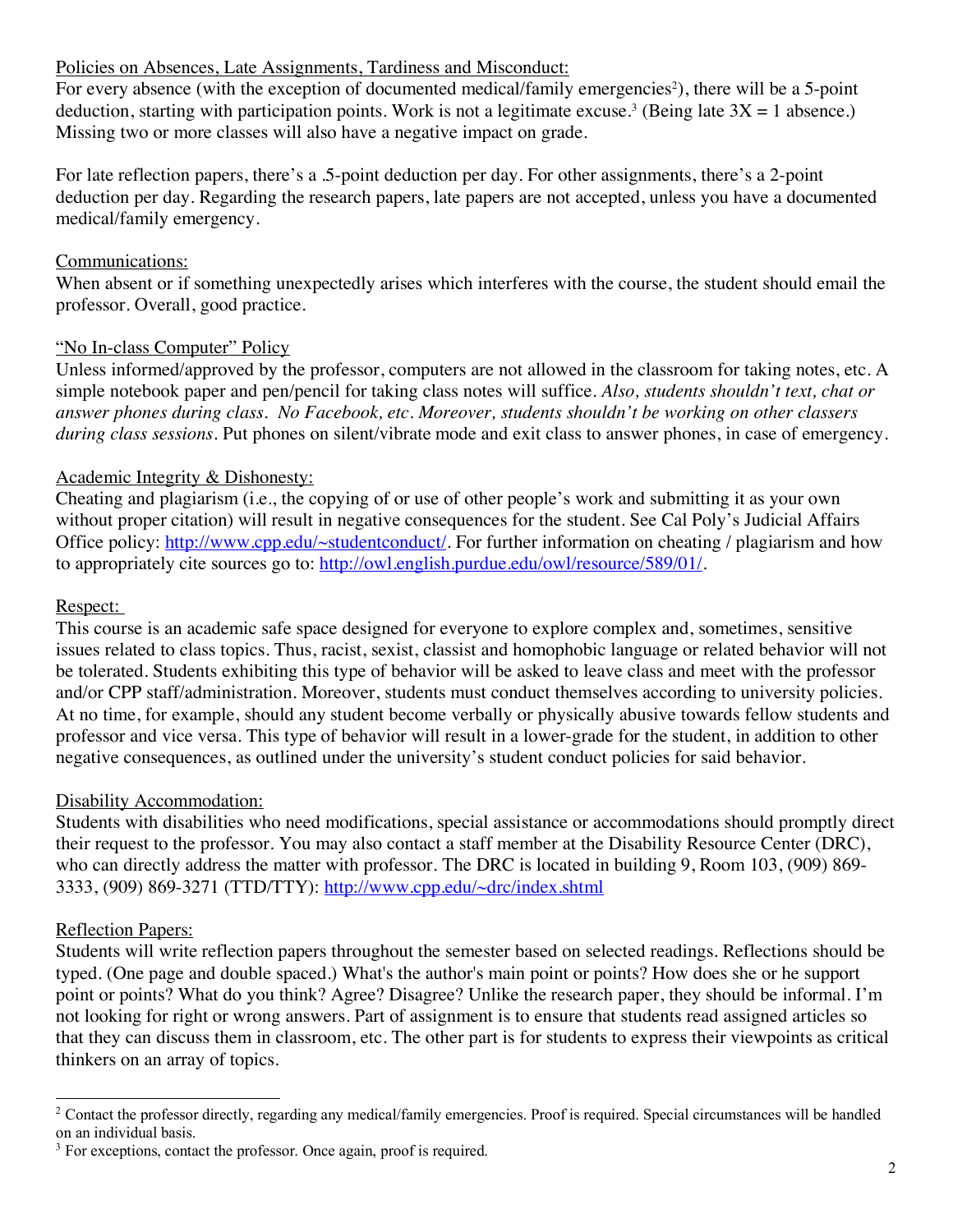# Writing Assignments:

Refer to below weekly schedule.

#### Class Materials:

The professor will discuss assigned readings on first day of class. Assigned readings will be kept to a minimum, especially since students will be required to select their own readings (e.g., academic articles, books) for research papers. Students are encouraged to use or integrate assigned books into research papers.

#### Final Research Paper (for instructions, refer to last page):

Each student is responsible for a final research paper addressing a topic relevant to the course. To avoid last minute delays in the preparation of final papers and, more importantly, to benefit from the climate of intellectual discussions, papers will be formulated in stages and discussed in class on an ongoing basis.

#### Presentations:

Students will present a power point presentation to the entire class. The professor will consider exceptions under special considerations. The professor will discuss details during class.

#### Exams:

There's a short exam during final's week. The professor will discuss details during class.

#### Pop Quiz:

To ensure that students attend class and read assigned articles, there's a potential for a pop quiz. Missing or not being ready for potential pop quiz will result in a 5-point deduction from participation.

#### Grading Points:

- Attendance, Class Participation and Conduct: 20 points
- Reflection Papers: 10 Points
- Research Proposal 5 Points
- Bibliography: 5 Points
- Literature Review: 10 Points
- Methods: 5 Points
- Outline: 5 Points
- Writing Assignment: 5
- Midterm: 5
- First Draft: 5 Points
- Power Point Presentation: 5 Points
- Final Exam: 5 Points
- Final Paper: 15 Points ---------------------------
- Total: 100 points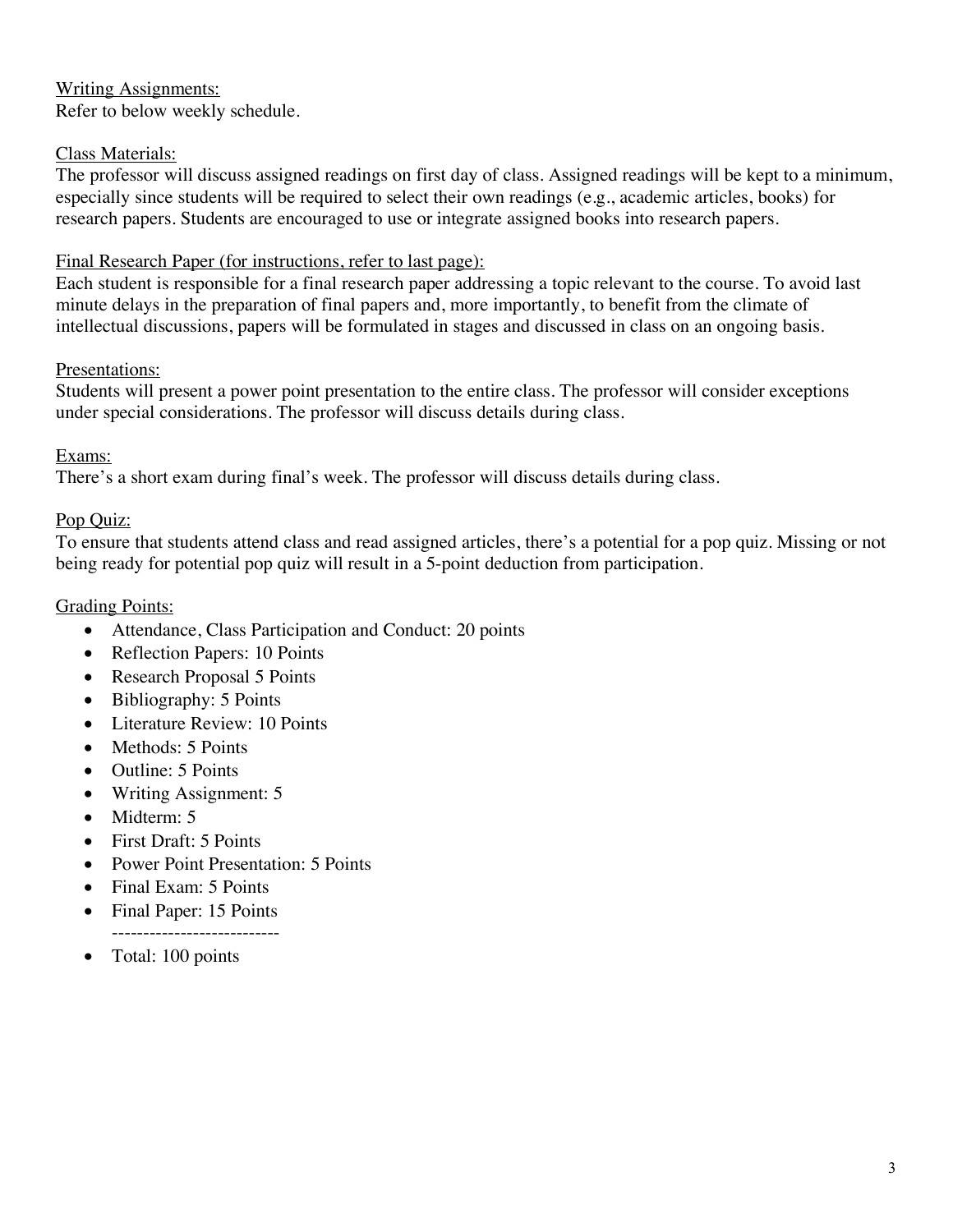Grading Scale:

- A =  $93 100$
- $A = 90 92$
- $B+ = 88 89$
- $B = 83 87$
- B- =  $80 82$
- $C_+ = 78 79$
- $C = 73 77$
- $C = 70 72$
- $D+ = 68 69$
- $D = 63 67$
- $D 60 62$
- $F \le 60$

# Books, Articles and Class Assignments

Books are available at the Bronco Book Store (http://www.broncobookstore.com). *Required books must be purchased during first week of course*. Given the affordability of assigned books, there are no exceptions. Also, the professor will distribute some articles via Blackboard to students. However, in lieu of purchasing an expensive reader, students are expected to seek articles (free of charge) via their university library privileges.

- Huerta, Alvaro. 2013. *Reframing the Latino Immigration Debate: Towards a Humanistic Paradigm*. San Diego: San Diego State University Press.
- Huerta, Alvaro. 2019. *Defending Latina/o Immigrant Communities: The Xenophobic Era of Trump and Beyond*.

Research Resources: Library Resources Urban and Regional Planning: http://libguides.library.cpp.edu/urp Ethnic and Women's Studies: http://libguides.library.cpp.edu/ews

The Purdue Writing Lab https://owl.purdue.edu

Research Writing Sources/Links by Professor https://sites.google.com/site/alvarohuertasite/links-academic-more https://sites.google.com/site/alvarohuertasite/recommended-books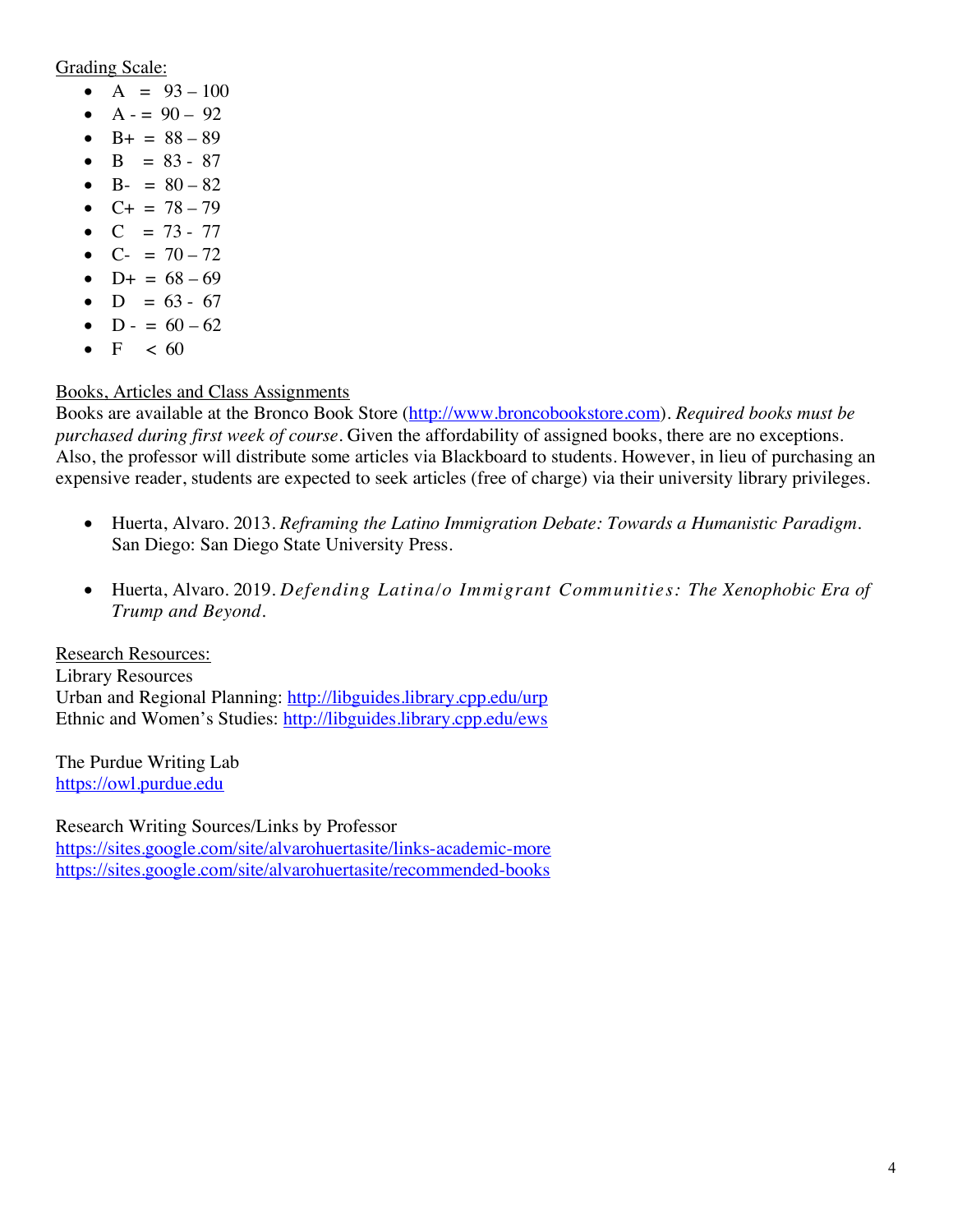## **Research Paper Assignments**

#### **Research Proposal (1/2 page)**

While in small groups for mutual support, each one of you will be responsible for your own topic or paper. Devise an interesting research question(s) that you would like to answer. While the research question represents the driving force behind the research you will be conducting, keep in mind that as research progresses (and you discover more about your subjects), this research question might change or be modified. A good way to approach this is to think of answering the question: Why does this matter?

#### **Bibliography of books, academic articles (mostly), newspaper articles (1-2 pages)**

Create a bibliography. Include between 10-15 journal articles, newspaper articles and books (1-2).

#### **Brief literature review on selected articles (3 pages)**

Review the key arguments other scholars have made about your topic. You should read reviews of books (some found on JSTOR, Google Scholar, etc.) and academic articles related to the topic. Write a brief literature review which sums up the past research.

## **Methods (1/2 page)**

Provide a brief summary of types of research methods to be utilized to complete research paper, along with primary and secondary sources.

## **Outline (2 pages)**

Provide a detailed outline of research paper.

#### **First draft research paper (5 pages or 50% of final paper)**

Write first draft of research paper. Includes areas to be improved, gaps and plan of action to complete final assignment by due date.

## **Class presentation (about 5 slides)**

Draft short power point and provide a class presentation based on findings of research paper. Some of the themes and/or questions that you might wish to share with the class for your presentation include: What were the obstacles you faced while conducting research? How does the data answer your original research question? What other research would you suggest be done if the project were continued? Did your data corroborate or refute the major "conflicts" imbedded in the academic debate over your topic? What does your data tell you about public policy responses to your topic?

## **Final research paper (for instructions, refer to final page)**

This assignment is the culmination of this class and is therefore worth a larger percentage of your course grade. Please take this part of the course very seriously. Writing a research paper will not be easy; however, keep in mind that by the time of your presentation, you should have all the major components (e.g., research question, literature review, data analysis, findings, analysis, etc.) of your research paper. The key will be to put it all together into a thoughtful and coherent research paper.

## **Writing Assignment (800 words)**

Students have three options to **select one** from: (1) **Personal essay** or personal narrative, where students interview someone and reflect on their own experiences related to course topics or research topic. Students are encouraged to interview individuals they know and utilize photographs, etc.;

(2) **Op-Ed**, where students write a social commentary on any issue related to course topics or research topics; and (3) **Policy paper**, where students analyze a public policy related to course topics or research topic.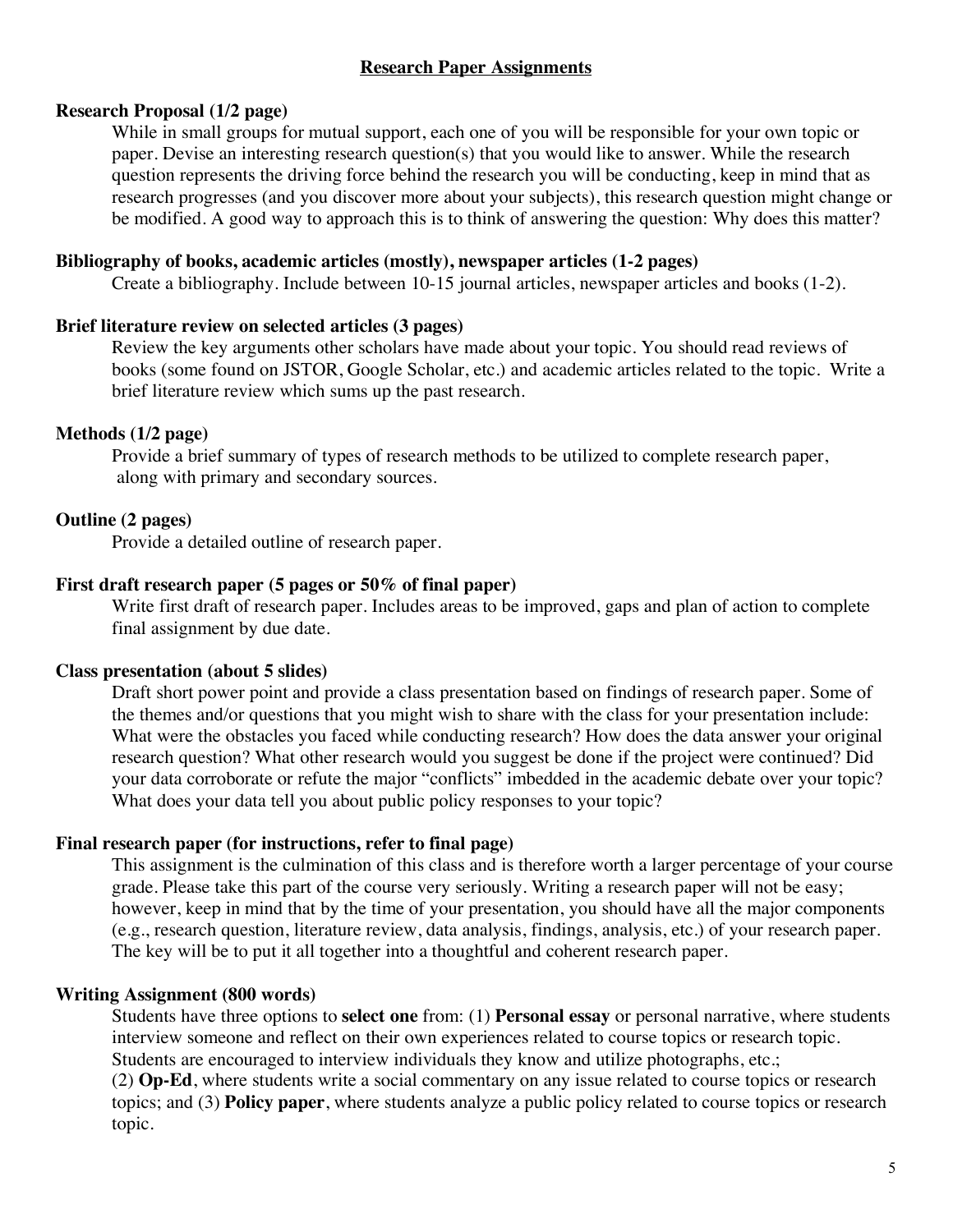## **Weekly Schedule**

#### Week 1 (1/20: No Class): Course Overview / Research Design and Methods No class due to MLK Holiday

Also, glance at the following online sources… http://libguides.library.cpp.edu/urp https://owl.purdue.edu

#### Week 2 (1/27): Research Methods & Sources Dr. Ann Forsyth. "On Writing Research Papers"

Dr. Rick Lopez. "Guide to Reading: How to Get to Know a History Book."

Note: For both articles, refer to professor's Google home page, under writing and research PDF links: https://sites.google.com/site/alvarohuertasite/links-academic-more

*Due:* Assignment (Proposal)

## Week 3 (2/3): Immigration Theories

Massey, Douglas, Joaquin Arango, Graeme Hugo, Ali Kouaouci, Adela Pellegrino and J. Edward Taylor. 1993. "Theories of International Migration: A Review and Appraisal." *Population and Development Review* 19 (3): 431 – 466. http://citeseerx.ist.psu.edu/viewdoc/download?doi=10.1.1.667.4527&rep=rep1&type=pdf

Fitzgerald, David. "Towards a Theoretical Ethnography of Migration." *Qualitative Sociology* 29  $(1, Spring): 1 - 24.$ http://escholarship.org/uc/item/8v57004h

*Due* Reflection # 1 on Massey, et. al

#### Week 4 (2/10): Defending Latina/o Immigrants

In lieu of going to classroom, go to library…

Huerta, Alvaro. 2019. *Defending Latina/o Immigrant Communities: The Xenophobic Era of Trump and Beyond*.

*Due:* Reflection Paper # 2 on Huerta

## Week 5 (2/17): On Fieldwork and Research Methods

Small, Mario. 2009. "How Many Cases do I need?: On science and the logic of case selection infield-based research." *Ethnography* 10 (1): 5 – 38. https://scholar.harvard.edu/mariosmall/methods

Armenta, Amada. 2009. "Creating Community: Latina Nannies in a West L.A. Park" *Qualitative Sociology* 32(3): 279-292.

Chavez, Christina. 2008. "Conceptualizing from the Inside: Advantages, Complications, and Demands on the Insider Positionality." *The Qualitative Report* 13 (3): 474 – 494.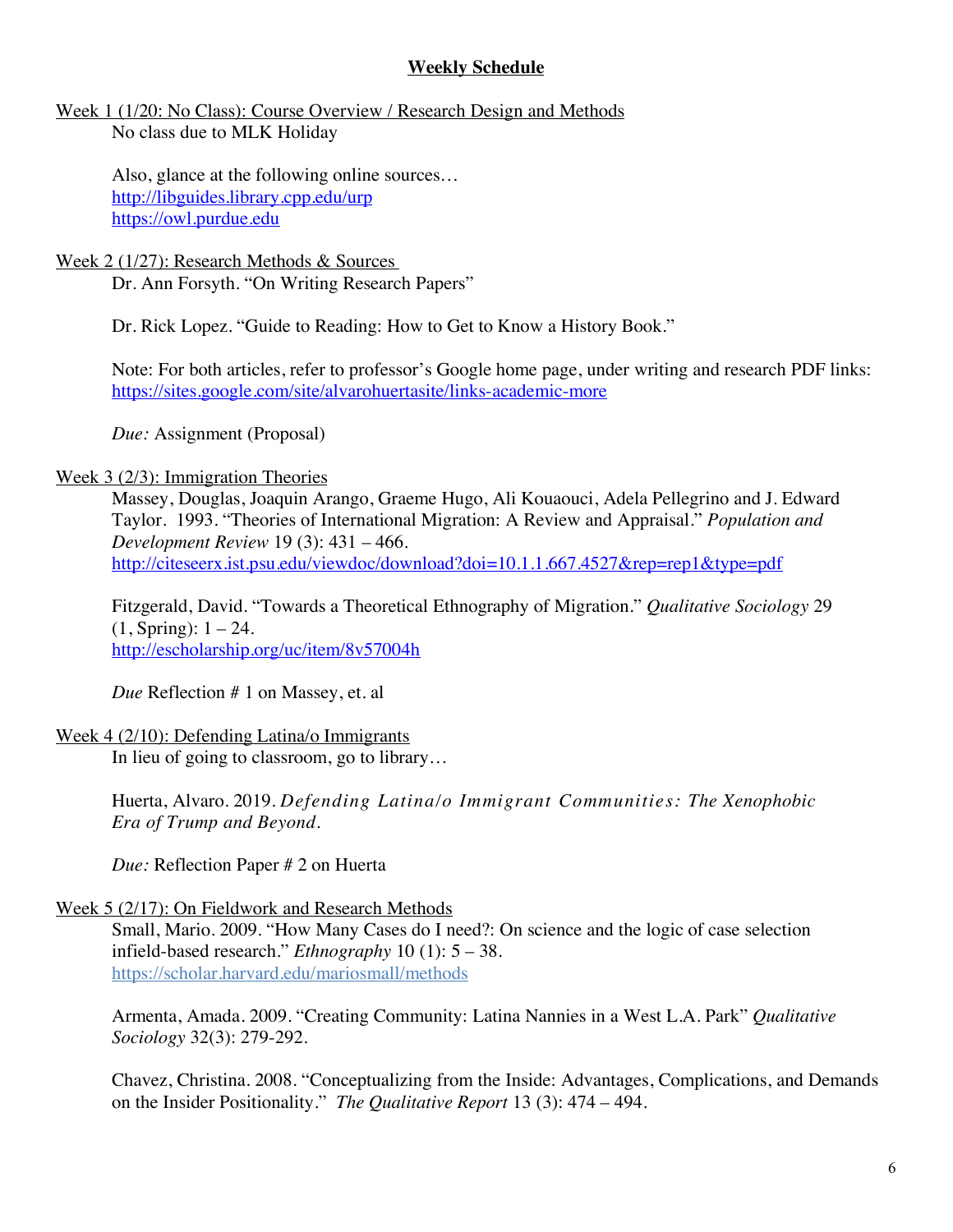Week 6 (2/24): Publishing on Latina/o Immigrants

Listen to podcast with writer Myriam Gurba https://www.latinorebels.com/2020/01/26/myriamgurba/

#### Writer Myriam Gurba on *American Dirt*

https://tropicsofmeta.com/2019/12/12/pendeja-you-aint-steinbeck-my-bronca-with-fake-ass-socialjustice-literature/

*Los Angeles Times* Daniel Hernandez Writer on American Dirt https://www.latimes.com/entertainment-arts/story/2020-01-26/american-dirt-publishing-latinorepresentation

Week 7 (3/2) Immigration in the Context of the 2016 U.S. Presidential Election

Huerta, Alvaro. 2016. "The Hustler: Trump and the Mean Streets of East LA." *CounterPunch*, September 15.

http://www.counterpunch.org/2016/09/15/the-hustler-trump-and-the-mean-streets-of-east-la/

Huerta, Alvaro. 2017. "The 'War On Immigrants': Racist Policies In The Trump Era." *HuffPost*, August 1. https://www.huffingtonpost.com/entry/the-war-on-immigrants-racist-policies-in-thetrump\_us\_5980bf68e4b0d187a596909b

 *Due*: Assignment (Literature Review and Methods)

#### Week 8 (3/9): Theories of Integration and Debates over Assimilation

Portes, Alejandro and Min Zhou. 1993. "The New Second Generation: Segmented Assimilation and Its Variants." *Annals of the American Academy of Political and Social Science* 530:74-96.

Gans, Herbert. 1979. "Symbolic Ethnicity: The Future of Ethnic Groups and Cultures in America." *Ethnic and Racial Studies* 2(1):1-19.

*Due:* (1) Reflection # 3 on Portes and Zhou (2) Assignment (Bibliography and Outline)

## Week 9 (3/16) On Immigration, Civic Engagement and Social Movements

Pardo, Mary. "Mexican American Women Grassroots Community Activists: Mothers of East Los Angeles." *The Journal of Women Studies*, 11 (1): 1 – 7.4

Huerta, Alvaro and Alfonso Morales. 2014. "The Formation of a Grassroots Movement: The Association of Latin American Gardeners of Los Angeles Challenges City Hall." *Aztlán: A Journal of Chicano Studies* 39 (2): 65 – 93.

https://urbanresearchnetwork.org/wp-content/uploads/2015/01/Formation-of-Latino-Grassroots-Movement-Huerta-and-Morales-2014.pdf

*Due:* (1) Reflection # 4 on Pardo

(2) Reflection # 5 on Huerta and Morales

 <sup>4</sup> When there's no link or reference to Blackboard, retrieve from CPP library account. Also, when link doesn't work or PDF not available, email professor in advance so he can post on Blackboard.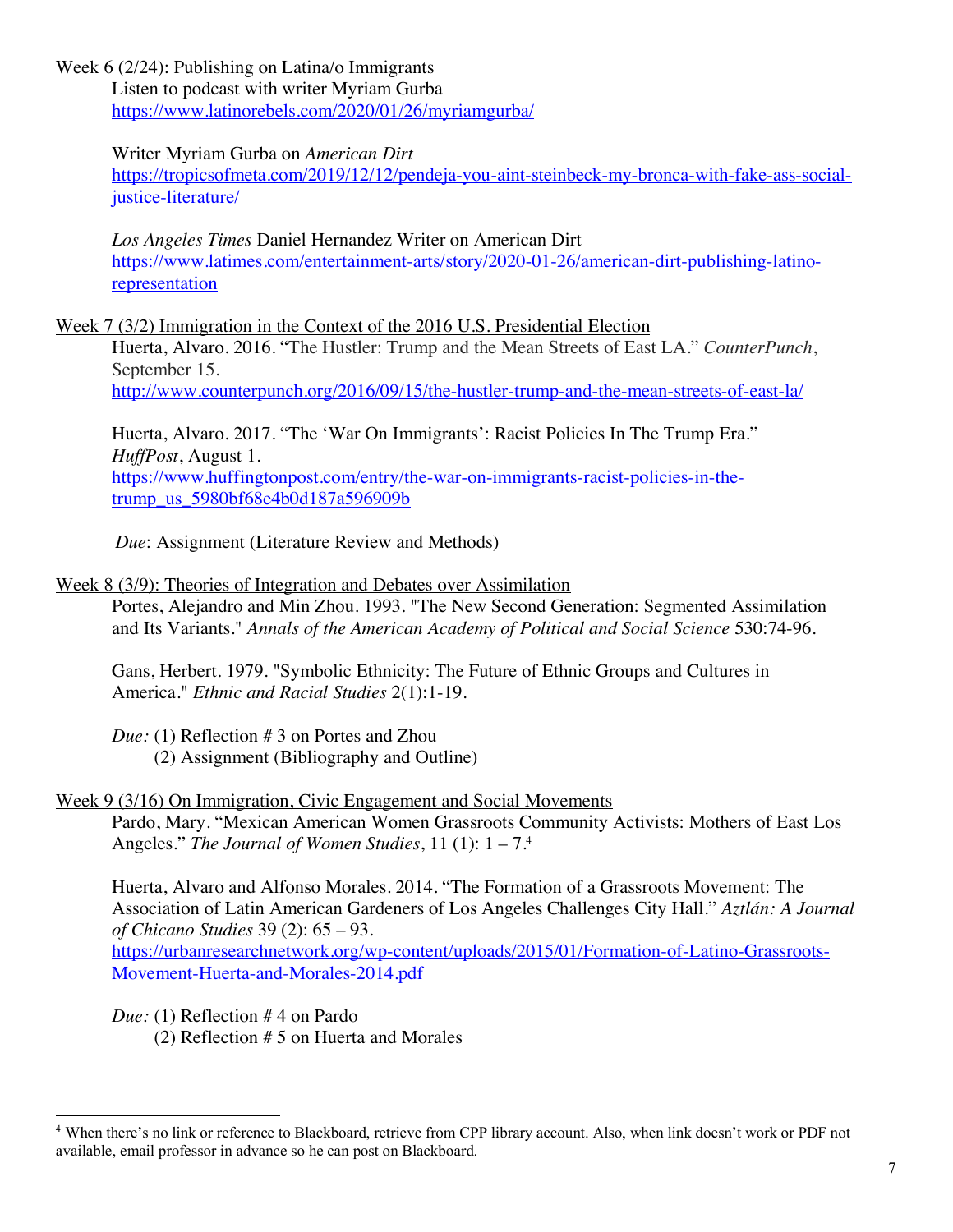Week 10 (3/23) Chinese Americans / Immigrants, Identity and Chinatowns

Li, Chou. 2015. "Commercialism and Identity Politics in New York's Chinatown." *Journal of Urban History*, Vol. 41 (6): 1118-1134.

Viet Thanh Nguyen. "America, Say My Name." *New York Times*, March 9, 2019. https://www.nytimes.com/2019/03/09/opinion/sunday/immigrants-refugees-namesnguyen.html?action=click&module=Opinion&pgtype=Homepage

*Due:* Writing Assignment (refer to page # 5 of syllabus)

Week 11 (No Classes): Spring Break No Classes

## Week 12 (4/6): On Reframing Immigration Debate

Huerta, Alvaro. 2013. *Reframing the Latino Immigration Debate: Towards a Humanistic Paradigm*. San Diego: San Diego State University Press.

*Due:* Reflection # 6 on Huerta

## Week 13 (4/13): On Latina/o Art and Gentrification

By Gary Brewer. Studio Visit: Salomon Huerta, Transcendent Identity https://artandcakela.com/2018/04/02/studio-visit-salomon-huerta-transcendent-identity/

Miranda, Carolina A. *"*'Out!' Boyle Heights activists say white art elites are ruining the neighborhood...but it's complicated." *Los Angeles Times*, October 16, 2016. http://www.latimes.com/entertainment/arts/miranda/la-et-cam-art-gentrification-boyle-heights-20161014-snap-story.html#

*Due:* Assignment (1<sup>st</sup> Draft): (Wednesday)

# Week 14 (4/20): Xenophobia and Eugenics

Huntington, Samuel P. 2004. "The Hispanic Challenge." *Foreign Policy* March/April: 30-45. https://apropus.files.wordpress.com/2011/05/the-hispanic-challenge.pdf

D'Antonio, Michael. 2017. "Trump's Move to End DACA Has Roots in America's Long, Shameful History of Eugenics." *Los Angeles Times*, 14 September 2017. http://www.latimes.com/opinion/op-ed/la-oe-antonio-trump-eugenics-daca-20170914-story.html

*Due:* (1) Reflection # 7 on Huntington (2) Reflection # 8 on D'Antonio

Week 15: (4/27): On the Informal Economy and the Case of Street Vendors Mukhija, Vinit and Anastasia Loukaitou-Sideris. Introduction on the Informal City. (Blackboard)

NPR-Marketplace. **"**Street vending may be legal in Los Angeles by summer's end." (Article and audio) https://www.marketplace.org/2018/06/22/economy/los-angeles-legal-street-vending

Montes-Huerta, Joaquin and Alvaro Huerta. 2015. "No Reason to Curb Street Vending." *Los Angeles Business Journal,* September 21. http://www.labusinessjournal.com/news/2015/sep/21/no-reason-curb-street-vendors/?page=1&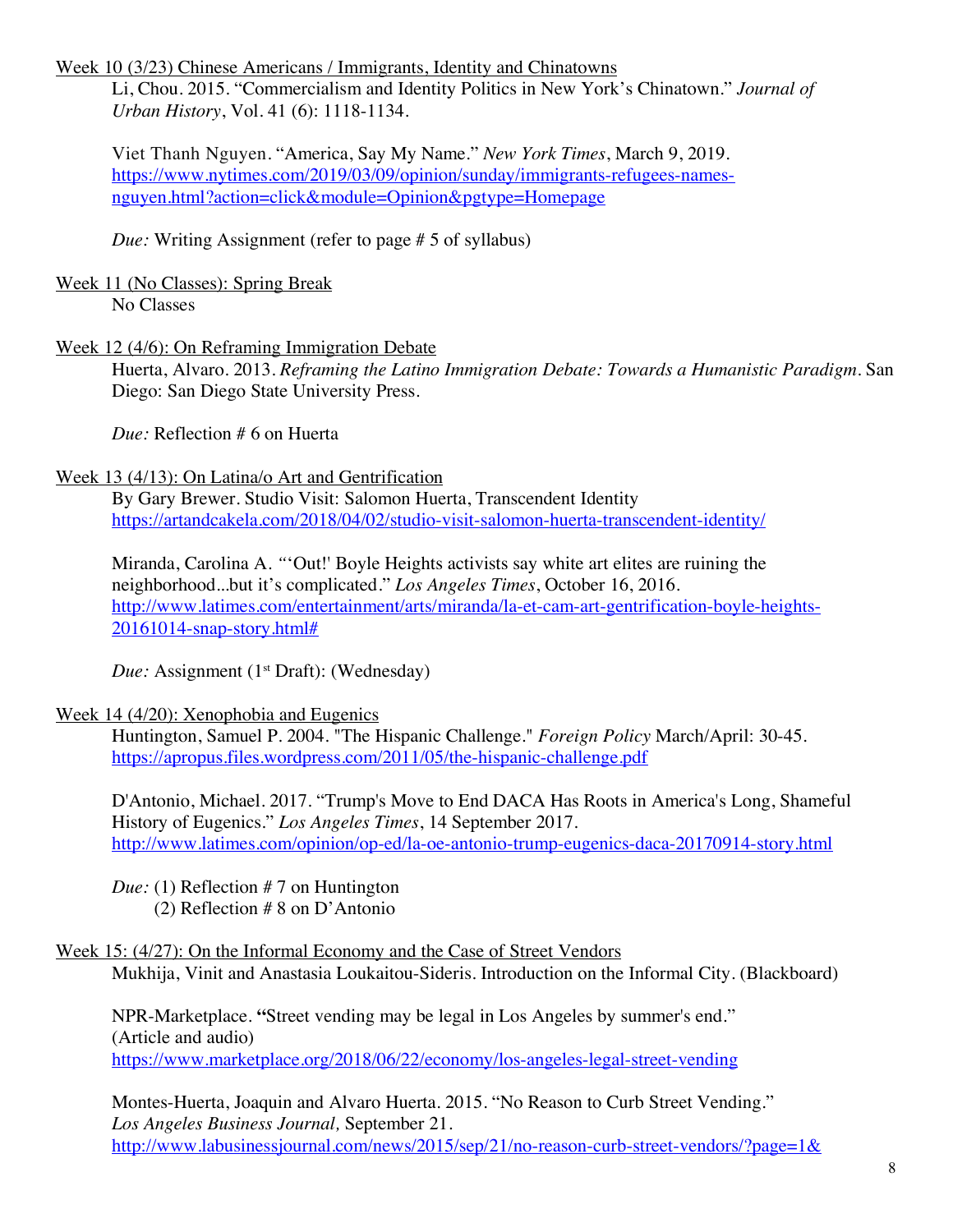Marquez, Liset. "Pomona mayor wants to create a path to decriminalizing street vendors." *Inland Valley Daily Bulletin*, June 15, 2018.

https://www.dailybulletin.com/2018/06/15/pomona-mayor-wants-to-create-a-path-towarddecriminalizing-street-vendors/

Marquez, Liset. "Here's when Pomona will start cracking down on illegal street vendors." *Inland Valley Daily Bulletin*, June 8, 2018. https://www.dailybulletin.com/2018/06/08/heres-when-pomona-will-start-cracking-down-on-illegalstreet-vendors/

*Due*: Reflection # 9 on Mukhija and Loukaitou-Sideris *Due*: Reflection # 10 on Joaquin Montes-Huerta and Alvaro Huerta.

#### Week 16: (5/4: Power Point Presentations)

Week of power point presentations, where students present research results to class.

*Due*: Assignment (Power point slides outline)

#### **Final: (Monday, 5/11. 5:00pm to 6:50pm)**

In-class final exam during final…

*Due:* Assignment (Final research paper) (due at start of class; mandatory attendance)